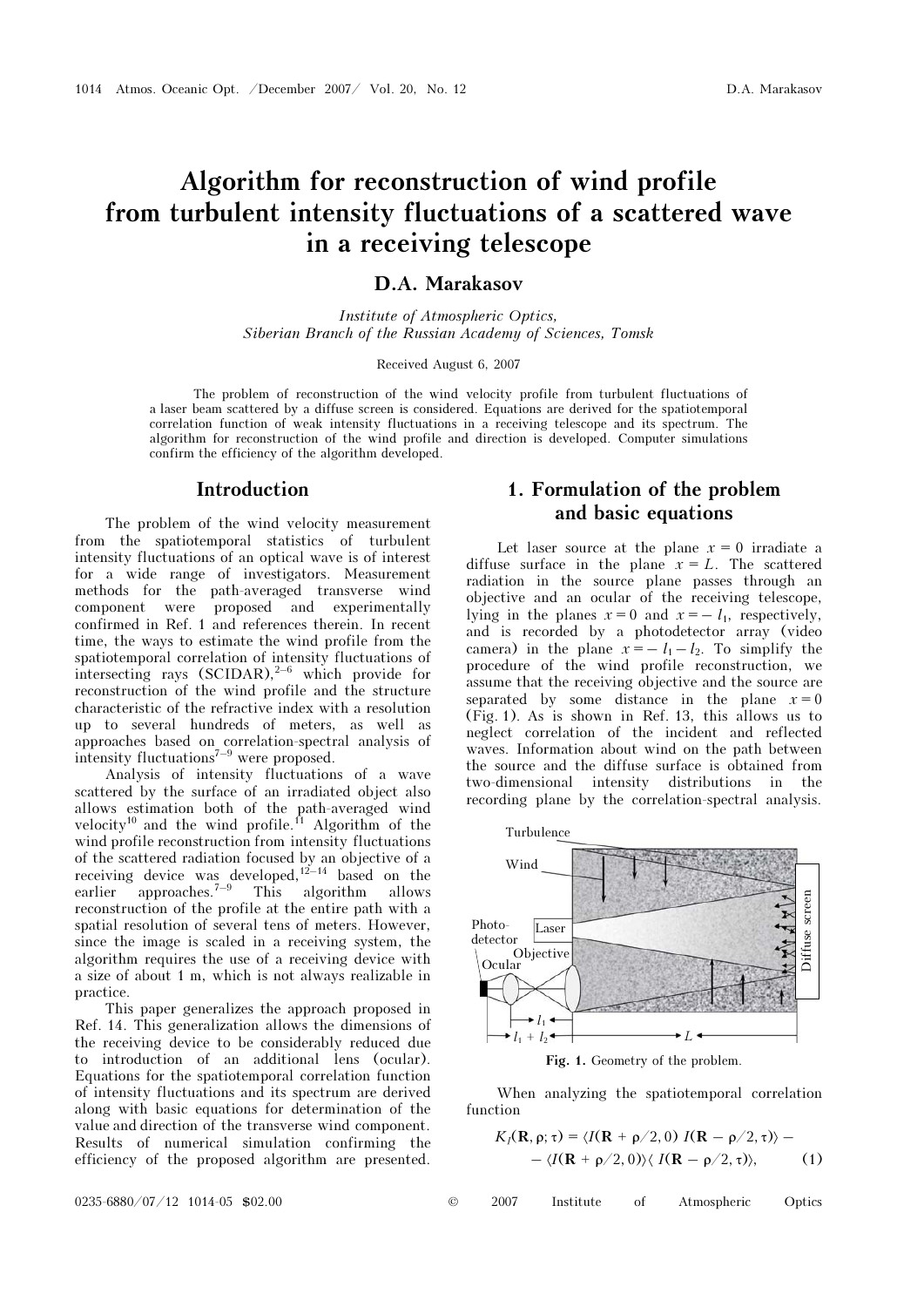where  $I(\rho, \tau)$  is the wave intensity in the recording plane  $x = -l_1 - l_2$  at the time  $\tau$ , we assume that fluctuations of the reflection coefficient are independent of fluctuations of the air permittivity and the time scale of correlations of the reflection coefficient is smaller than the interval between frames. In Eq. (1) we can use the intensity values averaged over fluctuations of the reflection coefficient. For the regime of weak intensity fluctuations, the consideration can be restricted to the first significant term in the expansion of the correlation function (1) in a series in terms of intensity fluctuations $14$ :

$$
K_I(\mathbf{R}, \rho; \tau) = \frac{16\pi^2}{k^4} \int d\mathbf{r}_{1,2} |A(\mathbf{r}_1) A(\mathbf{r}_2)|^2 \left[ I_{t0} \left( \mathbf{R} + \frac{\rho}{2}, \mathbf{r}_1 \right) \times \right.
$$

$$
\times I_{t0} \left( \mathbf{R} - \frac{\rho}{2}, \mathbf{r}_2 \right) K_{I_1} \left( \frac{\mathbf{r}_1 + \mathbf{r}_2}{2}, \mathbf{r}_1 - \mathbf{r}_2; \tau \right) + I_{10}(\mathbf{r}_1) I_{10}(\mathbf{r}_2) \times
$$

$$
\times K_{I_1} \left( \frac{\mathbf{r}_1 + \mathbf{r}_2}{2}, \mathbf{r}_1 - \mathbf{r}_2; \mathbf{R}, \rho; \tau \right) \bigg], \tag{2}
$$

where  $k = 2\pi/\lambda$ ,  $\lambda$  is the wavelength;  $A(\mathbf{r})$  is the amplitude of the scattering coefficient;  $I_{i0}(\mathbf{r})$ and  $I_{t0}(\rho, r)$  are intensities of the irradiating and telescopic beams in the plane of a reflector in the absence of permittivity fluctuations;

$$
K_{I_1}\left(\frac{\mathbf{r}_1 + \mathbf{r}_2}{2}, \mathbf{r}_1 - \mathbf{r}_2; \tau\right) =
$$
  
\n
$$
= \langle I_1(\mathbf{r}_1; 0)I_1(\mathbf{r}_2; \tau) \rangle - \langle I_1(\mathbf{r}_1) \rangle \langle I_1(\mathbf{r}_2) \rangle, \qquad (3)
$$
  
\n
$$
K_{I_1}\left(\frac{\mathbf{r}_1 + \mathbf{r}_2}{2}, \mathbf{r}_1 - \mathbf{r}_2; \mathbf{R}, \rho; \tau\right) =
$$
  
\n
$$
= \langle I_1\left(\mathbf{R} + \frac{\rho}{2}, \mathbf{r}_1; 0\right)I_1\left(\mathbf{R} - \frac{\rho}{2}, \mathbf{r}_2; \tau\right)\rangle -
$$
  
\n
$$
- \langle I_1\left(\mathbf{R} + \frac{\rho}{2}, \mathbf{r}_1\right) \rangle \langle I_1\left(\mathbf{R} - \frac{\rho}{2}, \mathbf{r}_2\right) \rangle \qquad (4)
$$

are correlation functions of the intensities of the irradiating  $I_i(\mathbf{r}, \tau)$  and telescopic  $I_i(\rho, \mathbf{r}, \tau)$  beams, respectively.

For calculation of the correlation functions (3) and (4), it is convenient to introduce the functions

$$
U_{\rm i0}(\mathbf{r}) = \frac{k}{2\pi i L} \int d\rho_{\rm i} U_0(\rho_{\rm i}) \exp\left\{\frac{ik}{2L}\rho_{\rm i}^2 - \frac{ik}{L} \mathbf{r}\rho_{\rm i}\right\}; \tag{5}
$$

$$
U_{\rm t0}(\mathbf{r}) = \frac{k}{2\pi i L} \int d\rho_2 h_{\rm t}(\rho, \rho_2) \exp\left\{\frac{ik}{2L} \rho_2^2 - \frac{ik}{L} \mathbf{r} \rho_2\right\}, (6)
$$

the squares of absolute values of which coincide with the intensities  $I_{i0}(\mathbf{r})$  and  $I_{t0}(\rho, \mathbf{r})$ . Here  $U_0(\rho)$  is the complex amplitude of the field created by the source in the plane  $x = 0$ ; the function  $h_t(\rho, \rho_2)$  has a meaning of the Green's function of the receiving device and determines the complex amplitude of the field induced at the point  $\rho_2$  of the objective plane  $x = +0$  by a point source lying at the point  $\rho$  of the recording plane  $x = -l_1 - l_2$ . We assume that the relative variance of intensity fluctuations is smaller than unity, and spatiotemporal variations of the permittivity field can be described using the Taylor hypothesis of frozen turbulence<sup>15</sup>:

$$
\varepsilon_1(x, \rho; \tau) = \varepsilon_1[x, \rho - V(x) \tau; 0], \tag{7}
$$

where  $V(x)$  is the wind component perpendicular to the direction of propagation. The averaging over permittivity fluctuations in Eqs.  $(3)$  and  $(4)$  is performed analogously to Ref. 14:

$$
K_{I_{1}}\left(\frac{\mathbf{r}_{1}+\mathbf{r}_{2}}{2},\mathbf{r}_{1}-\mathbf{r}_{2};\tau\right)=2k^{2}L_{0}^{1}d\xi\int d\kappa C_{n}^{2}(L\xi)\Phi_{n}(\kappa)\times
$$
  
\n
$$
\times\text{Re}\left\{e^{i\kappa(\mathbf{V}(\xi L)\tau+\xi\Delta)}U_{i0}\left(\mathbf{r}_{1}-\frac{L}{k}(1-\xi)\kappa\right)U_{i0}^{*}(\mathbf{r}_{1})\times\right.\times\left[U_{i0}(\mathbf{r}_{2})U_{i0}^{*}\left(\mathbf{r}_{2}-\frac{L}{k}(1-\xi)\kappa\right)-\right.\right.
$$
  
\n
$$
-U_{i0}\left(\mathbf{r}_{2}+\frac{L}{k}(1-\xi)\kappa\right)U_{i0}^{*}(\mathbf{r}_{2})e^{i\xi(\xi-1)\kappa^{2}L/k}\right\}, \quad (8)
$$
  
\n
$$
K_{I_{t}}\left(\frac{\mathbf{r}_{1}+\mathbf{r}_{2}}{2},\mathbf{r}_{1}-\mathbf{r}_{2};\mathbf{R},\rho;\tau\right)=2k^{2}L_{0}^{1}d\xi\int d\kappa C_{n}^{2}(L\xi)\Phi_{n}(\kappa)\times
$$
  
\n
$$
\times\text{Re}\left\{e^{i\kappa(\mathbf{V}(\xi L)\tau+\xi\Delta)}U_{t0}\left(\mathbf{R}+\frac{\rho}{2},\mathbf{r}_{1}-\frac{L}{k}(1-\xi)\kappa\right)\times\right.\times U_{t0}^{*}\left(\mathbf{R}+\frac{\rho}{2},\mathbf{r}_{1}\right)\left[U_{t0}\left(\mathbf{R}-\frac{\rho}{2},\mathbf{r}_{2}\right)\right]\times
$$
  
\n
$$
\times U_{t0}^{*}\left(\mathbf{R}-\frac{\rho}{2},\mathbf{r}_{2}-\frac{L}{k}(1-\xi)\kappa\right)-U_{t0}\left(\mathbf{R}-\frac{\rho}{2},\mathbf{r}_{2}+\frac{L}{k}(1-\xi)\kappa\right)\times
$$
  
\n
$$
\times U_{t0}^{*}\left(\mathbf{R}-\frac{\rho}{2},\mathbf{r}_{2}-\frac{L}{k}(1-\xi)\kappa\right)-U_{t0}\left(\math
$$

where  $\Delta = \mathbf{r}_1 - \mathbf{r}_2$ ;  $C_n^2(x)$  is the structural characteristic of the atmospheric turbulence;  $\Phi_n(\kappa)$  is the three-dimensional spectrum of the refractive index fluctuations.<sup>16</sup>

The function (5) entering into Eq. (8) is calculated on the assumption that the initial source field is Gaussian:

$$
U_0(\rho) = U_0 \exp\left\{-\frac{\rho^2}{2a_0^2} - \frac{ik}{2F_0} \rho^2\right\},\tag{10}
$$

where  $a_0$  and  $F_0$  are the beam radius and the wavefront curvature radius, respectively;  $U_0$  is the amplitude of the field on the optical axis. Substitution of Eq.  $(10)$  in Eq.  $(5)$  yields

$$
U_{i0}(\mathbf{r}) = \frac{ikU_0}{z_iL} \exp\left\{\frac{k^2r^2}{2z_iL^2}\right\}, \ z_i = -\frac{1}{a_0^2} + ik\left(\frac{1}{L} - \frac{1}{F_0}\right). \tag{11}
$$

We introduce the Green's function for the objective  $(j = 1)$  and the ocular  $(j = 2)$  [Ref. 15]:

$$
h_j(l_j, \rho, \rho') = \frac{k}{2\pi i l_j} \exp\left\{-\frac{\rho'^2}{2a_{ij}^2} - \frac{ik}{2F_{ij}}\rho'^2 + \frac{ik}{2l_j}(\rho - \rho')^2\right\}, (12)
$$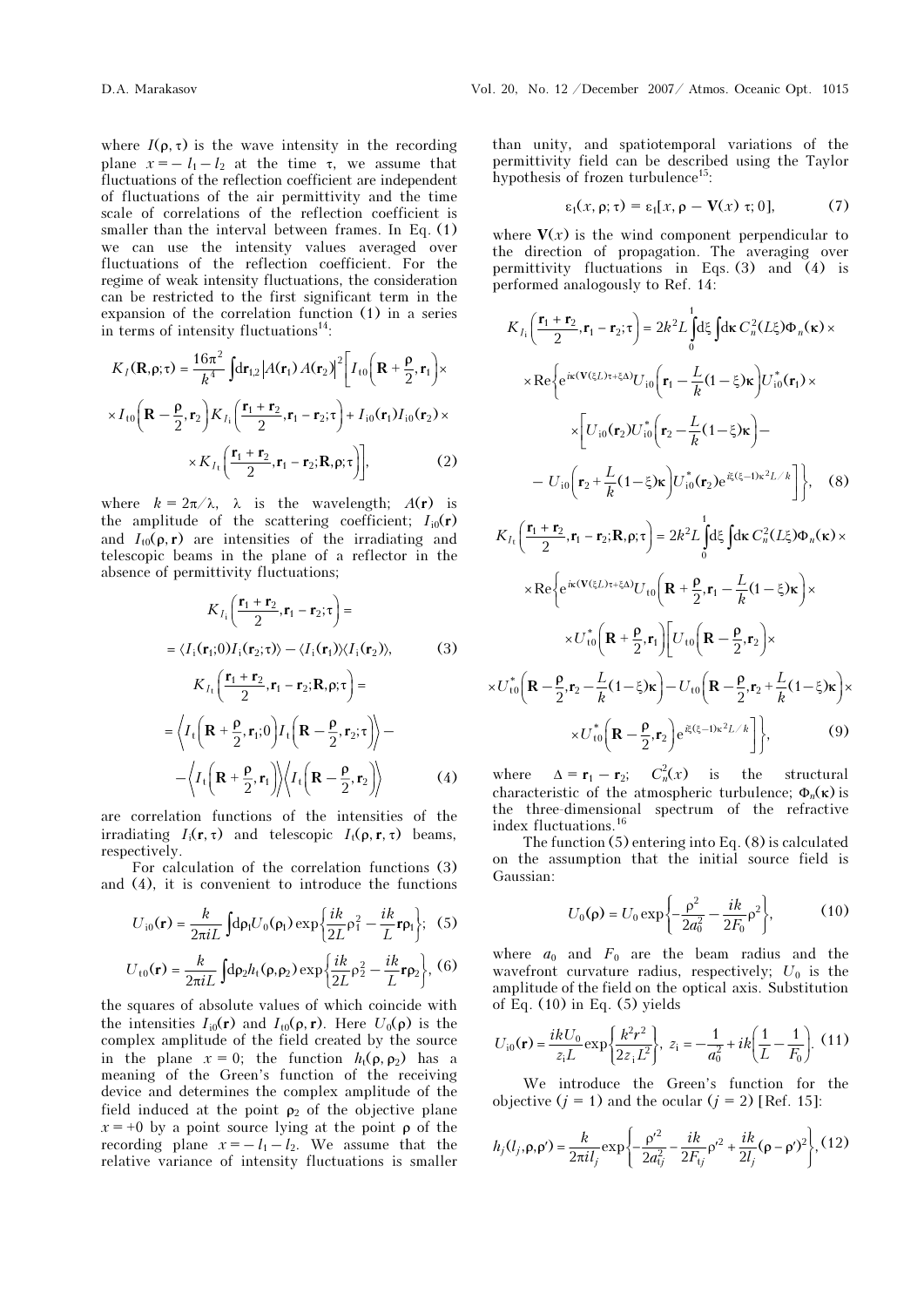where the Gaussian approximation is taken for the transmission function of the lenses;  $F_{t1,2}$  are the focal lengths of the lenses;  $a_{t1,2}$  are the effective radii. The function  $h_t(\rho, \rho_2)$  can be expressed through (12) as follows:

$$
h_{t}(\rho, \rho_{2}) = \int d\rho_{1} h_{1}(l_{1}, \rho_{1}, \rho_{2}) h_{2}(l_{2}, \rho, \rho_{1}). \tag{13}
$$

Substitution of Eq. (13) in Eq. (6) allows the integral over the objective surface to be calculated:

$$
U_{t0}(\rho, \mathbf{r}) = \frac{i k^3}{2\pi L l_1 l_2 z_t z_{t0}} \times
$$

$$
\times \exp\left\{\frac{i k}{2l_2} \left(1 - \frac{i k}{z_{t0} l_2}\right) \rho^2 + \frac{k^2}{2z_t L^2} \left(\mathbf{r} - \frac{i k L}{z_{t0} l_1 l_2} \rho\right)^2\right\}, \quad (14)
$$

$$
z_{t0} = \frac{1}{a_{t2}^2} + i k \left(\frac{1}{l_1} + \frac{1}{l_2} - \frac{1}{F_{t2}}\right),
$$

$$
z_t = \frac{1}{a_{t1}^2} + i k \left(\frac{1}{l_1} + \frac{1}{L} - \frac{1}{F_{t1}}\right) + \frac{k^2}{l_1^2 z_{t0}}. \quad (15)
$$

The screen image in the recording plane contracts according to the scaling coefficient

$$
m = \frac{L l_1 l_2}{k^3 a_{\text{td}}^2 \operatorname{Im} \left( \frac{1}{z_{\text{td}} z_{\text{t}}} \right)},\tag{16}
$$

where  $a_{\text{td}}^2 = L^2 |z_t|^2 / (k^2 \text{Re} z_t)$  is the square radius of the telescopic beam on the screen, which in the absence of ocular  $(l_2 \rightarrow 0, F_{t2} \rightarrow \infty, a_{t2} \rightarrow \infty)$  transforms into the ratio of the distance between the objective and detector to the path length.<sup>14</sup> Since to reconstruct the wind profile, it is necessary to resolve parts of the diffuse screen surface with the scales comparable with the Fresnel radius  $\sqrt{L/k}$ , the minimal dimensions of the receiver, for example, for a 1-km long path appear to be ∼1 m. With the proper selection of the ocular parameters, the contraction coefficient and, consequently, the telescope dimensions can be decreased many times.

Calculate integrals over the reflector surface in Eq.  $(2)$  taking into account Eqs.  $(8)$ ,  $(9)$  and  $(11)$ , (14) and assuming the exponential amplitude of the reflection coefficient:

$$
A(\mathbf{r}) = A_0 \exp\left\{-\frac{r^2}{2a_r^2}\right\},\tag{17}
$$

where  $A_0$  is the amplitude at the center of the diffuse reflector;  $a_r$  is the effective radius of the reflector. As a result, we obtain the equation for the correlation function of intensity in the recording plane

$$
K_I(\mathbf{R}, \rho; \tau) = K_0 \exp \left\{ -\frac{2\mathbf{R}^2 + \rho^2 / 2}{a^2} \right\} \times \int_0^1 d\xi \int d\kappa C_n^2(L\xi) \Phi_n(\kappa) \times
$$

$$
\times \text{Re}\left\{e^{i\kappa \mathbf{V}(\xi L)\tau}\sum_{n=1}^{2} \left[\exp(-\text{Re}\beta_{n}\kappa^{2} - 2\text{Re}\gamma_{n}\mathbf{R}\kappa + \right.\n+ i\text{Im}\gamma_{n}\rho\kappa) - \exp(-\beta_{n}\kappa^{2} + \gamma_{n}\rho\kappa)\right]\right\},\n\tag{18}
$$

which differs from the correlation function of turbulent intensity fluctuations of the scattered wave behind the lens<sup>14</sup> only by the values of parameters

$$
K_{0} = \frac{2L}{k^{2}} \left( \frac{k^{4} a_{s} A_{0} U_{0}}{l_{1} l_{2} L^{2} | z_{i} z_{t0} z_{t} |} \right)^{4};
$$
(19)  

$$
\beta_{1,2} = \left( i \xi - \frac{k}{L z_{i,t}} (1 - \xi) \right) \times
$$

$$
\times \left\{ i \xi - \frac{k}{L z_{i,t}} \left( 1 - \frac{2L^{2} z_{i,t}}{k^{2} a_{s}^{2}} \right) (1 - \xi) \right\};
$$
(20)  

$$
\gamma_{1} = -\frac{a_{s}^{2}}{m a_{td}^{2}} \left( i \xi - \frac{k}{L z_{i}} (1 - \xi) \right),
$$
  

$$
\gamma_{2} = \frac{i k^{2} (1 - \xi)}{l_{1} l_{2} z_{t0} z_{t}} - \frac{a_{s}^{2}}{m a_{td}^{2}} \left( i \xi - \frac{k}{L z_{t}} (1 - \xi) \right);
$$
(21)  

$$
a_{s} = \left( a_{r}^{-2} + a_{td}^{-2} + \frac{k^{2}}{L^{2} a_{0}^{2} | z_{i} |} \right)^{1/2},
$$
  

$$
a = \left[ \frac{k^{2}}{l_{2}^{2}} \text{Re} \left( \frac{k^{2}}{l_{1}^{2} z_{t0} z_{t}} - \frac{1}{z_{t0}} \right) - \frac{a_{s}^{2}}{m^{2} a_{td}^{4}} \right]^{1/2}.
$$
(22)

# 2. Algorithm for wind profile reconstruction

To reconstruct the wind profile, we pass, as in Ref. 14, to the Fourier transform of the correlation function (18) normalized to the Kolmogorov spectrum of fluctuations of the refractive index  $\Phi_n(\kappa) = 0.033 \kappa^{-11/3}$ :

$$
g_i(\alpha, q) = \frac{q a^{10/3}}{2^{20/3} \pi^5 K_0 \Phi_n(\mathbf{q})} \times
$$

$$
\times \int d\mathbf{R} \, d\rho \, d\tau K_I(R, \rho, \tau) \exp[i(\omega \tau + q \mathbf{e}_i \rho)], \qquad (23)
$$

where the vector of spatial frequency is directed along one of coordinate axes  $\mathbf{q} = q\mathbf{e}_i$ ;  $\mathbf{V}(x)\mathbf{e}_i = V_i(x)$  is the projection of velocity onto this axis;  $\alpha = \omega/q$ . As it follows from the analysis in Refs. 9 and 14, each point ξ of the path contributes significantly to the spectrum of intensity fluctuations only in the vicinity of two (the number of terms in the series in Eq. (18)) rays  $\alpha$  = const. Introduction of an auxiliary function

$$
f_i(\alpha, p) = 4 \int_0^{\infty} g_i(\alpha, q) e^{ipq^2} q dq =
$$
  
= 
$$
\int_0^1 d\xi C_n^2 (L\xi) \sum_{n=1}^2 \left| \frac{\text{Im}\gamma_n}{\text{Re}\eta_n} \right|^{1/3} \delta\left(\alpha - \frac{a^2 \text{Im}\gamma_n}{2\text{Re}\eta_n} V_i(\xi L)\right) \times
$$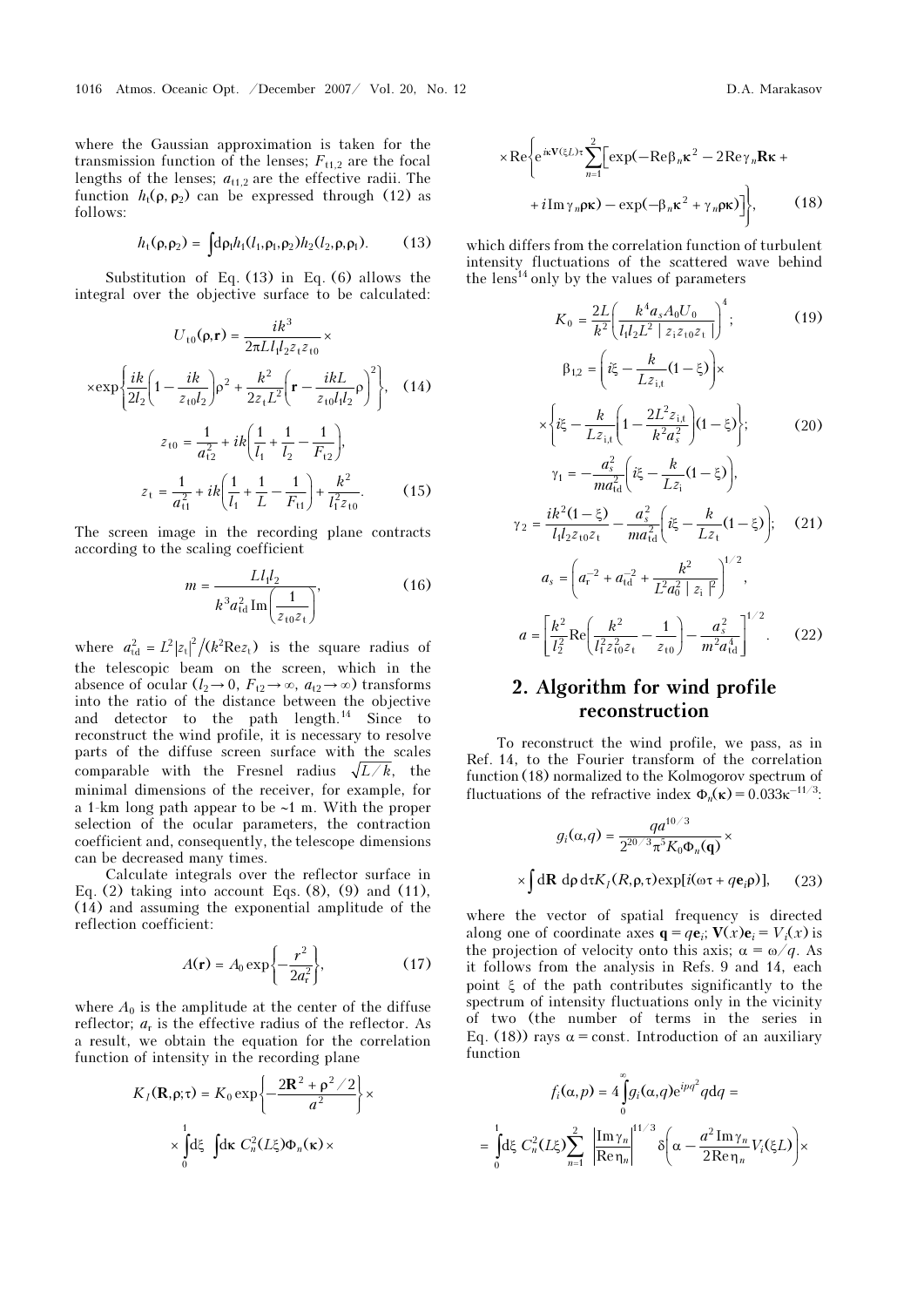$$
\times \left\{ \frac{2/\text{Re}\,\eta_n}{\frac{a^2}{2} \left( 1 + \frac{a^2 \left( \text{Im}\,\gamma_n \right)^2}{2\text{Re}\,\eta_n} \right) - ip} - \frac{1/\,\eta_n}{\frac{a^2}{2} \left( 1 + \frac{a^2 \gamma_n^2}{2\eta_n} \right) - ip} - \frac{1/\,\eta_n^*}{\frac{a^2}{2} \left( 1 + \frac{a^2 \gamma_n^*}{2\eta_n^*} \right) - ip} \right\},\tag{24}
$$

where  $\eta_n = \beta_n - (a^2 \gamma_n^2/2)$ , allows us to assign two peaks of the absolute value of  $|f_i(\alpha, p)|$  with the coordinates

$$
p_n \approx \frac{a^4}{4} \text{Im}\left(\frac{\gamma_n^2}{\eta_n}\right), \quad \alpha_n = \frac{a^2 \text{Im}\,\gamma_n}{2\text{Re}\,\eta_n} V_i(\xi L) \tag{25}
$$

lying in the area  $p > 0$  to every point of the path. Thus, finding the peaks of  $|f_i(\alpha, p)|$  and solving equations (25) for ξ and  $V_i(\xi L)$ , we can reconstruct the profile of the wind velocity projection  $V_i(x)$  on the axis  $e_i$ . Reconstructing another component of the transverse wind velocity in the same way, we find the wind profile.

## 3. Reconstruction of the wind profile by numerical experiments

To check the efficiency of the proposed algorithm, we numerically simulated the laser beam propagation in the turbulent atmosphere and its scattering on a diffuse screen. The intensity of the wave scattered by the diffuse screen was calculated using the approximate algorithm.<sup>17</sup> Propagation of the irradiating beam through the atmosphere was simulated by the algorithm developed in Ref. 18. Atmospheric inhomogeneities were simulated through disturbance of the propagating wave by equidistant random phase screens with the Kolmogorov spectrum of phase fluctuations. Parameters of the screens and their number were selected so that they ensured the needed accuracy of simulation and the regime of weak fluctuations.

The wind on the path was simulated by transverse displacements of the positions of phase screens with time to the distance  $V(x)$  τ. The obtained realizations of intensity in the photodetector plane were used to calculate the Fourier-transform spectrum of the correlation function (23), which was processed by Eq. (24), and then the wind profile was determined from coordinates of peaks of the functions  $|f_i(\alpha, p)|$ .

 In the numerical experiment, the following values of the simulation parameters were specified: the path length  $L = 1000$  m, the wavelength  $\lambda = 0.5$   $\mu$ m, In the numerical experiment, the following values<br>of the simulation parameters were specified: the<br>path length  $L = 1000$  m, the wavelength  $\lambda = 0.5$  µm,<br> $C_n^2 = 1 \cdot 10^{-16}$  m<sup>-2/3</sup>, objective parameters  $F_{t1} = 43.7$  cm,  $a_{t1} = 5$  cm, ocular parameters  $F_{t2} = 2.5$  cm,  $a_{t2} = 5$  cm, distance between the lenses  $l_1 = 50$  cm. The photodetector was located in the sharp-image plane. The laser beam was taken convergent with a focal length of 2 km and the initial radius  $a_0 = 5$  cm. Beam propagation in the atmosphere ( $0 \le x \le L$ ) was simulated on a 512×512

spatial grid with a step of 1.5 mm. In the photodetector plane, the computational grid was scaled in so way that its step was equal 13.5 μm. The spectrum was estimated from twenty realizations of intensity distributions with duration equal to 256 readings in time with a lag of 1.5 ms. The results of calculation of the spatiotemporal spectrum (23) are shown in Fig. 2 in the logarithmic scale.



Fig. 2. Spatiotemporal spectrum of intensity fluctuations in the sharp-image plane.

Every phase screen is shown as a ray, along which the spectral density takes far higher values than in its vicinity. Figure 3 shows the results of reconstruction of wind profiles. Initial profiles are shown by the solid curve, while the reconstructed ones are shown by the dashed curve. Along the entire path, the wind profiles are reconstructed at an error not exceeding 40 m for the coordinate and 0.1 m/s for the speed.



Fig. 3. Initial wind profiles (solid curves, positions of the screens are marked by circles) and profiles reconstructed from intensity fluctuations in the sharp-image plane (dashed curves).